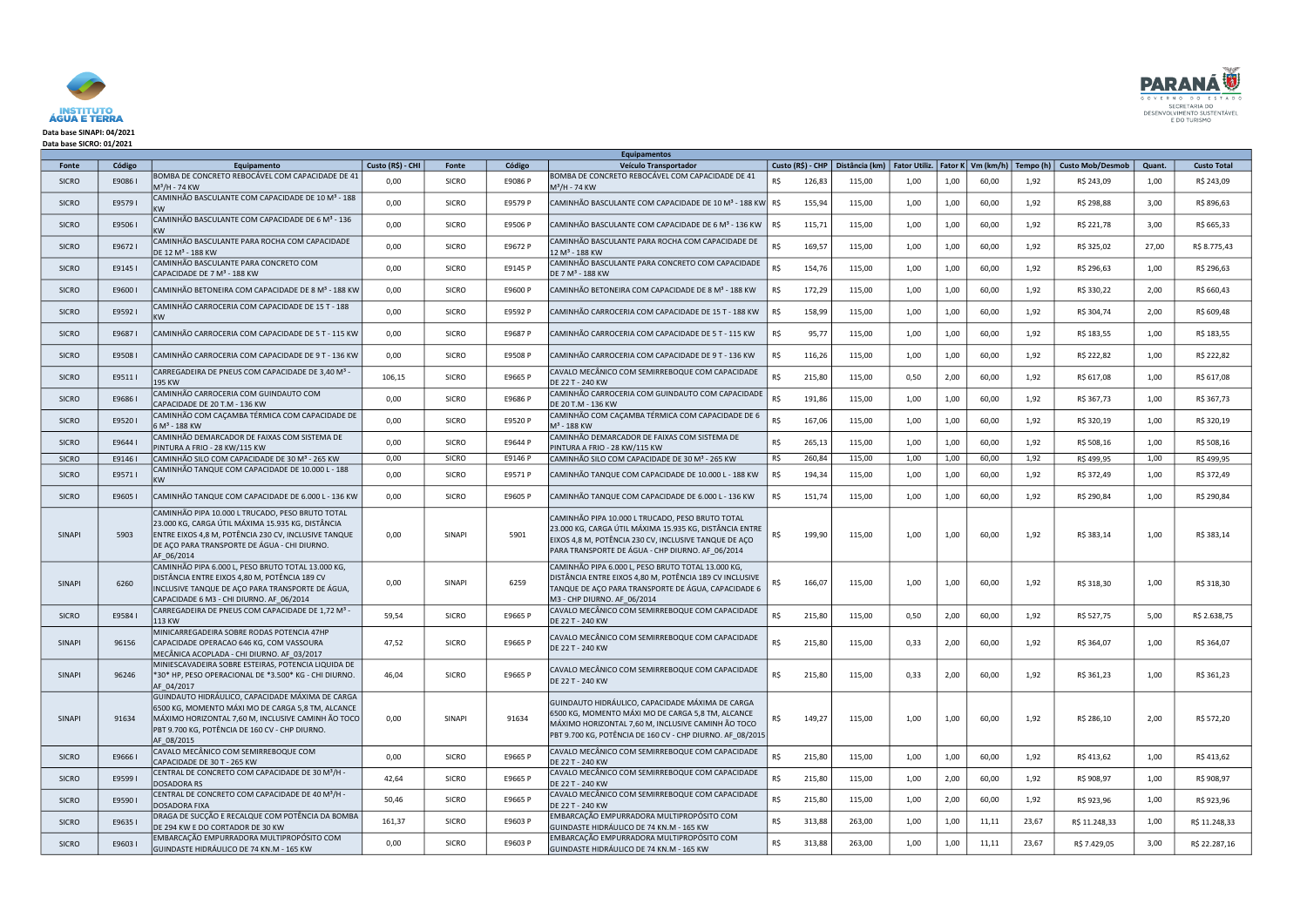

## Data base SINAPI: 04/2021 Data base SICRO: 01/2021

| <b>SICRO</b>  | E95361 | EMBARCAÇÃO DE APOIO - 40 HP                                                                                                                                                                                                    | 0,00   | <b>SICRO</b>  | E9536 P | EMBARCAÇÃO DE APOIO - 40 HP                                                                                                                                                                                                    | R\$ | 79,41  | 50,00  | 1,00 | 1,00 | 27,78 | 1,80 | R\$ 142,92   | 1,00 | R\$ 142,92     |
|---------------|--------|--------------------------------------------------------------------------------------------------------------------------------------------------------------------------------------------------------------------------------|--------|---------------|---------|--------------------------------------------------------------------------------------------------------------------------------------------------------------------------------------------------------------------------------|-----|--------|--------|------|------|-------|------|--------------|------|----------------|
| <b>SICRO</b>  | E95401 | TRATOR SOBRE ESTEIRAS COM LÂMINA - 127 KW                                                                                                                                                                                      | 70,07  | <b>SICRO</b>  | E9665 P | CAVALO MECÂNICO COM SEMIRREBOQUE COM CAPACIDADE<br>DE 22 T - 240 KW                                                                                                                                                            | R\$ | 215,80 | 115,00 | 0,50 | 2,00 | 60,00 | 1,92 | R\$ 547,92   | 3,00 | R\$ 1.643,75   |
| <b>SICRO</b>  | E90761 | EQUIPAMENTO DE PINTURA COM CABINE DE 7,00 KW E<br>ESTUFA DE 80.000 KCAL PARA PINTURA ELETROSTÁTICA                                                                                                                             | 31,59  | <b>SICRO</b>  | E9665 P | CAVALO MECÂNICO COM SEMIRREBOQUE COM CAPACIDADE<br>DE 22 T - 240 KW                                                                                                                                                            | R\$ | 215,80 | 115,00 | 0,50 | 2,00 | 60,00 | 1,92 | R\$ 474,17   | 1,00 | R\$ 474,17     |
| <b>SICRO</b>  | E90781 | TRELIÇA LANÇADEIRA COM CAPACIDADE DE CARGA DE 120 A<br>150 T E VÃO MÁXIMO DE 45 M - 110 KW                                                                                                                                     | 107,98 | <b>SICRO</b>  | E9665 P | CAVALO MECÂNICO COM SEMIRREBOQUE COM CAPACIDADE<br>DE 22 T - 240 KW                                                                                                                                                            | R\$ | 215,80 | 115,00 | 9,00 | 2,00 | 60,00 | 1,92 | R\$ 7.652,16 | 3,00 | R\$ 22.956,47  |
| <b>SICRO</b>  | E91271 | ESCAVADEIRA HIDRÁULICA COM MARTELO HIDRÁULICO DE<br>520 KG - 75 KW                                                                                                                                                             | 121,65 | <b>SICRO</b>  | E9665 P | CAVALO MECÂNICO COM SEMIRREBOQUE COM CAPACIDADE<br>DE 22 T - 240 KW                                                                                                                                                            | R\$ | 215,80 | 115,00 | 1,00 | 2,00 | 60,00 | 1,92 | R\$ 1.060,41 | 1,00 | R\$ 1.060,41   |
| <b>SICRO</b>  | E95151 | ESCAVADEIRA HIDRÁULICA SOBRE ESTEIRAS COM CAÇAMBA<br>COM CAPACIDADE DE 1,56 M <sup>3</sup> - 118 KW                                                                                                                            | 83,85  | <b>SICRO</b>  | E9665 P | CAVALO MECÂNICO COM SEMIRREBOQUE COM CAPACIDADE<br>DE 22 T - 240 KW                                                                                                                                                            | R\$ | 215,80 | 115,00 | 1,00 | 2,00 | 60,00 | 1,92 | R\$ 987,95   | 4,00 | R\$ 3.951,82   |
| <b>SINAPI</b> | 5632   | ESCAVADEIRA HIDRÁULICA SOBRE ESTEIRAS, CAÇAMBA 0,80<br>M3, PESO OPERACIONAL 17 T, POTENCIA BRUTA 111 HP - CHI<br>DIURNO. AF_06/2014                                                                                            | 66,36  | <b>SICRO</b>  | E9665 P | CAVALO MECÂNICO COM SEMIRREBOQUE COM CAPACIDADE<br>DE 22 T - 240 KW                                                                                                                                                            | RŚ. | 215,80 | 115,00 | 1,00 | 2,00 | 60,00 | 1,92 | R\$ 954,43   | 5,00 | R\$ 4.772,17   |
| <b>SICRO</b>  | E95181 | GRADE DE 24 DISCOS REBOCÁVEL DE 24"                                                                                                                                                                                            | 0,00   | <b>SICRO</b>  | E9518 P | GRADE DE 24 DISCOS REBOCÁVEL DE 24"                                                                                                                                                                                            | R\$ | 2,49   | 115,00 | 1,00 | 1,00 | 60,00 | 1,92 | R\$4,78      | 1,00 | R\$ 4,78       |
| <b>SICRO</b>  | E96601 | CAÇAMBA BASCULANTE PARA ROCHA COM CAPACIDADE DE<br>12 M <sup>3</sup>                                                                                                                                                           | 178,73 | <b>SICRO</b>  | E9666 P | CAVALO MECÂNICO COM SEMIRREBOQUE COM CAPACIDADE<br>DE 30 T - 265 KW                                                                                                                                                            | R\$ | 231,52 | 115,00 | 1,00 | 2,00 | 60,00 | 1,92 | R\$ 1.230,07 | 1,00 | R\$ 1.230,07   |
| <b>SICRO</b>  | E96131 | GUINDASTE SOBRE ESTEIRAS COM PINÇA - 220 KW                                                                                                                                                                                    | 186,00 | <b>SICRO</b>  | E9666 P | CAVALO MECÂNICO COM SEMIRREBOQUE COM CAPACIDADE<br>DE 30 T - 265 KW                                                                                                                                                            | R\$ | 231,52 | 115,00 | 1,00 | 2,00 | 60,00 | 1,92 | R\$ 1.244,00 | 5,00 | R\$ 6.219,98   |
| <b>SICRO</b>  | E90501 | GUINDASTE SOBRE RODAS COM CAPACIDADE DE 370 KN.M<br><b>75 KW</b>                                                                                                                                                               | 82,21  | <b>SICRO</b>  | E9050 P | GUINDASTE SOBRE RODAS COM CAPACIDADE DE 370 KN.M - 75<br><b>KW</b>                                                                                                                                                             | R\$ | 152,97 | 115,00 | 1,00 | 1,00 | 60,00 | 1,92 | R\$ 450,76   | 1,00 | R\$450,76      |
| <b>SICRO</b>  | E95241 | MOTONIVELADORA - 93 KW                                                                                                                                                                                                         | 70,53  | <b>SICRO</b>  | E9665 P | CAVALO MECÂNICO COM SEMIRREBOQUE COM CAPACIDADE<br>DE 22 T - 240 KW                                                                                                                                                            | R\$ | 215,80 | 115,00 | 1,00 | 2,00 | 60,00 | 1,92 | R\$ 962,42   | 2,00 | R\$ 1.924,84   |
| <b>SICRO</b>  | E95261 | RETROESCAVADEIRA DE PNEUS COM CAPACIDADE DE 0,76<br>M <sup>3</sup> - 58 KW                                                                                                                                                     | 48,27  | <b>SICRO</b>  | E9665 P | CAVALO MECÂNICO COM SEMIRREBOQUE COM CAPACIDADE<br>DE 22 T - 240 KW                                                                                                                                                            | R\$ | 215,80 | 115,00 | 0,50 | 2,00 | 60,00 | 1,92 | R\$ 506,13   | 2,00 | R\$ 1.012,26   |
| <b>SICRO</b>  | E97621 | ROLO COMPACTADOR DE PNEUS AUTOPROPELIDO DE 27 T -<br><b>85 KW</b>                                                                                                                                                              | 64,46  | <b>SICRO</b>  | E9665 P | CAVALO MECÂNICO COM SEMIRREBOQUE COM CAPACIDADE<br>DE 22 T - 240 KW                                                                                                                                                            | R\$ | 215,80 | 115,00 | 1,00 | 2,00 | 60,00 | 1,92 | R\$ 950,80   | 2,00 | R\$ 1.901,60   |
| <b>SICRO</b>  | E9685  | ROLO COMPACTADOR PÉ DE CARNEIRO VIBRATÓRIO<br>AUTOPROPELIDO DE 11,6 T - 82 KW                                                                                                                                                  | 62,35  | <b>SICRO</b>  | E9665 P | CAVALO MECÂNICO COM SEMIRREBOQUE COM CAPACIDADE<br>DE 22 T - 240 KW                                                                                                                                                            | R\$ | 215,80 | 115,00 | 0,50 | 2,00 | 60,00 | 1,92 | R\$ 533,12   | 1,00 | R\$ 533,12     |
| <b>SINAPI</b> | 95631  | ROLO COMPACTADOR VIBRATORIO TANDEM, ACO LISO,<br>POTENCIA 125 HP, PESO SEM/COM LASTRO 10,20/11,65 T,<br>LARGURA DE TRABALHO 1,73 M - CHP DIURNO. AF_11/2016                                                                    | 150,54 | <b>SICRO</b>  | E9665 P | CAVALO MECÂNICO COM SEMIRREBOQUE COM CAPACIDADE<br>DE 22 T - 240 KW                                                                                                                                                            | R\$ | 215,80 | 115,00 | 0,50 | 2,00 | 60,00 | 1,92 | R\$ 702,16   | 2,00 | R\$ 1.404,31   |
| <b>SINAPI</b> | 5837   | VIBROACABADORA DE ASFALTO SOBRE ESTEIRAS, LARGURA<br>DE PAVIMENTAÇÃO 1,90 M A 5,30 M, POTÊNCIA 105 HP<br>CAPACIDADE 450 T/H - CHI DIURNO. AF_11/2014                                                                           | 95,18  | <b>SICRO</b>  | E9665 P | CAVALO MECÂNICO COM SEMIRREBOQUE COM CAPACIDADE<br>DE 22 T - 240 KW                                                                                                                                                            | R\$ | 215,80 | 115,00 | 0,50 | 2,00 | 60,00 | 1,92 | R\$ 596,05   | 1,00 | R\$ 596,05     |
| <b>SICRO</b>  | E95581 | TANQUE DE ESTOCAGEM DE ASFALTO COM CAPACIDADE DE<br>30.000L                                                                                                                                                                    | 13,10  | <b>SICRO</b>  | E9665 P | CAVALO MECÂNICO COM SEMIRREBOQUE COM CAPACIDADE<br>DE 22 T - 240 KW                                                                                                                                                            | RŚ. | 215,80 | 115,00 | 1,00 | 2,00 | 60,00 | 1,92 | R\$ 852,36   | 1,00 | R\$ 852,36     |
| <b>SINAPI</b> | 91486  | ESPARGIDOR DE ASFALTO PRESSURIZADO, TANQUE 6 M3<br>COM ISOLAÇÃO TÉRMICA, AQUECIDO COM 2 MAÇARICOS,<br>COM BARRA ESPARGIDORA 3,60 M, MONTADO SOBRE<br>CAMINHÃO TOCO, PBT 14.300 KG, POTÊNCIA 185 CV - CHI<br>DIURNO. AF_08/2015 | 0,00   | <b>SINAPI</b> | 83362   | ESPARGIDOR DE ASFALTO PRESSURIZADO, TANQUE 6 M3 COM<br>ISOLAÇÃO TÉRMICA, AQUECIDO COM 2 MAÇARICOS, COM<br>BARRA ESPARGIDORA 3,60 M, MONTADO SOBRE CAMINHÃO<br>TOCO, PBT 14.300 KG, POTÊNCIA 185 CV - CHP DIURNO.<br>AF 08/2015 | R\$ | 198,72 | 115,00 | 1,00 | 1,00 | 60,00 | 1,92 | R\$ 380,88   | 1,00 | R\$ 380,88     |
| <b>SICRO</b>  | E95771 | TRATOR AGRÍCOLA - 77 KW                                                                                                                                                                                                        | 34,23  | <b>SICRO</b>  | E9665 P | CAVALO MECÂNICO COM SEMIRREBOQUE COM CAPACIDADE<br>DE 22 T - 240 KW                                                                                                                                                            | R\$ | 215,80 | 115,00 | 0,50 | 2,00 | 60,00 | 1,92 | R\$479,24    | 4,00 | R\$ 1.916,95   |
| <b>SICRO</b>  | E95411 | TRATOR DE ESTEIRAS COM LÂMINA - 259 KW                                                                                                                                                                                         | 142,52 | <b>SICRO</b>  | E9665 P | CAVALO MECÂNICO COM SEMIRREBOQUE COM CAPACIDADE<br>DE 22 T - 240 KW                                                                                                                                                            | R\$ | 215,80 | 115,00 | 1,00 | 2,00 | 60,00 | 1,92 | R\$ 1.100,41 | 4,00 | R\$4.401,63    |
| <b>SINAPI</b> | 89235  | FRESADORA DE ASFALTO A FRIO SOBRE RODAS, LARGURA<br>FRESAGEM DE 1,0 M, POTÊNCIA 208 HP - CHI DIURNO.<br>AF_11/2014                                                                                                             | 121,33 | <b>SICRO</b>  | E9665 P | CAVALO MECÂNICO COM SEMIRREBOQUE COM CAPACIDADE<br>DE 22 T - 240 KW                                                                                                                                                            | RŚ. | 215,80 | 115,00 | 0,50 | 2,00 | 60,00 | 1,92 | R\$ 646,17   | 1,00 | R\$ 646,17     |
| <b>SINAPI</b> | 95122  | USINA MISTURADORA DE SOLOS, CAPACIDADE DE 200 A 500<br>TON/H, POTENCIA 75KW - CHI DIURNO. AF_07/2016                                                                                                                           | 144,09 | <b>SICRO</b>  | E9665 P | CAVALO MECÂNICO COM SEMIRREBOQUE COM CAPACIDADE<br>DE 22 T - 240 KW                                                                                                                                                            | R\$ | 215,80 | 115,00 | 2,00 | 2,00 | 60,00 | 1,92 | R\$ 1.930,66 | 1,00 | R\$ 1.930,66   |
| <b>SICRO</b>  | E96171 | USINA MISTURADORA DE PRÉ MISTURADO A FRIO COM<br>CAPACIDADE DE 60 T/H                                                                                                                                                          | 35,94  | <b>SICRO</b>  | E9665 P | CAVALO MECÂNICO COM SEMIRREBOQUE COM CAPACIDADE<br>DE 22 T - 240 KW                                                                                                                                                            | R\$ | 215,80 | 115,00 | 1,00 | 2,00 | 60,00 | 1,92 | R\$ 896,13   | 1,00 | R\$ 896,13     |
| <b>SICRO</b>  | E96701 | USINA MÓVEL DE LAMA ASFÁLTICA OU<br>MICRORREVESTIMENTO COM CAVALO MECÂNICO COM<br>CAPACIDADE DE 12 M <sup>3</sup> - 95,6 KW/240 KW                                                                                             | 0,00   | <b>SICRO</b>  | E9670 P | USINA MÓVEL DE LAMA ASFÁLTICA OU MICRORREVESTIMENTO<br>COM CAVALO MECÂNICO COM CAPACIDADE DE 12 Mª - 95,6<br>KW/240 KW                                                                                                         | R\$ | 451,00 | 115,00 | 1,00 | 1,00 | 60,00 | 1,92 | R\$ 864,41   | 1,00 | R\$ 864,41     |
|               |        |                                                                                                                                                                                                                                |        |               |         | <b>TOTAL</b>                                                                                                                                                                                                                   |     |        |        |      |      |       |      |              |      | R\$ 118.118,25 |